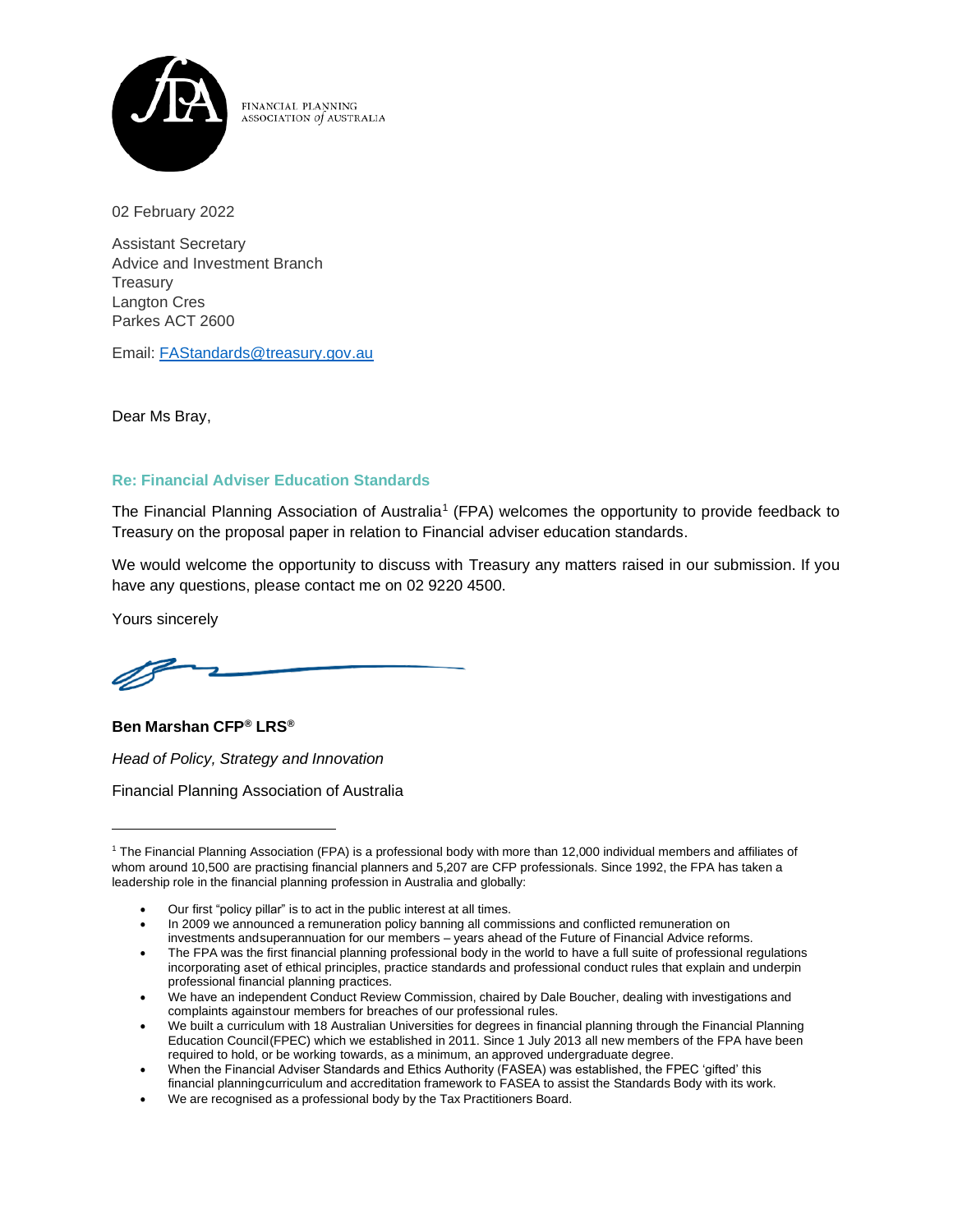## **History of Supporting the Raising of Education Standards**

The FPA first recommended to Government that education standards for financial advice provisions be increased to degree level in 1994, and the FPA has consistently been calling since then for financial planners to be tertiary qualified. We developed and required members to complete a Diploma of Financial Planning (DFP 1-8) (prior to the AQF framework redefining Diplomas to AQF5) prior to the introduction of the Financial Services Reforms (FSR) Act (2001), when no education requirements existed in the law and before the introduction of the Interim Policy Statement 146 and the subsequent introduction of the ASIC Training Register. Our first courses defined financial planning in Australia and strongly influenced the direction of financial planning education.

In 2010, the FPA announced a requirement that all new members must hold an approved degree.

The FPA has been at the fore of setting appropriate and high standards and requirements specifically for the provision of financial advice to continuously raise the bar of professionalism and protect consumers. Our continuous drive to professionalism is soundly supported by our financial planning practitioner members.

Prior to the introduction of the Corporations Amendment (Professional Standards of Financial Advisers) Act 2017 the FPA had for many years called for an increase to the minimum education standards required to become a financial adviser, as the FPA and our members had been very concerned about the standard of training courses operating under the minimum education requirements set in Regulatory Guide RG146.

As the licensed provider of the Certified Financial Planner® (CFP®) designation in Australia, in 2011 the FPA established the Financial Planning Education Council (FPEC) for the purpose of addressing a gap in the availability of financial planning specific bachelor degree courses in Australia as a pathway for entry into the CFP Program. For the purpose of ensuring entry qualifications for the CFP program, FPEC developed a Curriculum and Accreditation Framework for financial planning degrees.

FPEC has worked tirelessly over the past ten years to improve the availability of financial planning bachelor degrees and as such, set the foundation FASEA built the approved course list and eligibility criteria and assessment FASEA used for approving courses. The FPA was pleased that FASEA had adopted the wellestablished FPEC Curriculum and Accreditation Framework for approved degrees, particularly in relation to new financial advisers.

#### **Concerns with FASEA's Inflexible Approach**

The original policy intent of the legislation as articulated by the Minister, was to raise the minimum education standards of advisers and in particular to put an end to the ability to become a financial adviser after doing a four day course<sup>2</sup>. The FPA has always supported this intent. It is vital that education pathways for existing advisers recognise the credible education available at the time, which for approximately  $66\%$ <sup>3</sup> of the profession was prior to the establishment of FPEC.

The FPA stands behind its long-held position that education standards to provide financial advice needed to be increased from the minimum requirement set in ASIC Regulatory Guide RG 146, however as we have

<sup>2</sup> [\[1\]](https://auc-word-edit.officeapps.live.com/we/wordeditorframe.aspx?new=1&ui=en-us&rs=en-us&wopisrc=https%3A%2F%2Ffpaus.sharepoint.com%2Fsites%2Fpolicyteam%2F_vti_bin%2Fwopi.ashx%2Ffiles%2Fd50d36e7e02b445788cec44b11f430fe&wdenableroaming=1&mscc=1&hid=c9434fe1-cb02-ea9e-a909-367d87ba6db4-2332&uiembed=1&uih=teams&uihit=files&hhdr=1&dchat=1&sc=%7B%22pmo%22%3A%22https%3A%2F%2Fteams.microsoft.com%22%2C%22pmshare%22%3Atrue%2C%22surl%22%3A%22%22%2C%22curl%22%3A%22%22%2C%22vurl%22%3A%22%22%2C%22eurl%22%3A%22https%3A%2F%2Fteams.microsoft.com%2Ffiles%2Fapps%2Fcom.microsoft.teams.files%2Ffiles%2F4028475117%2Fopen%3Fagent%3Dpostmessage%26objectUrl%3Dhttps%253A%252F%252Ffpaus.sharepoint.com%252Fsites%252Fpolicyteam%252FShared%2520Documents%252F20220201_Treasury_Education%2520Standard%2520Proposals_DRAFT.docx%26fileId%3Dd50d36e7-e02b-4457-88ce-c44b11f430fe%26fileType%3Ddocx%26ctx%3Dnew_file%26scenarioId%3D2332%26locale%3Den-us%26theme%3Ddefault%26version%3D21120606800%26setting%3Dring.id%3Ageneral%26setting%3DcreatedTime%3A1643340414122%22%7D&wdorigin=TEAMS-ELECTRON.teams.new_file&wdhostclicktime=1643340414018&jsapi=1&jsapiver=v1&newsession=1&corrid=17eb4808-5048-4fcb-b906-08c73998792d&usid=17eb4808-5048-4fcb-b906-08c73998792d&sftc=1&sams=1&accloop=1&sdr=6&scnd=1&sat=1&hbcv=1&htv=1&hodflp=1&wdredirectionreason=Unified_SingleFlush&rct=Medium&ctp=LeastProtected#_ftnref1) <http://kmo.ministers.treasury.gov.au/media-release/119-2017/>

<sup>&</sup>lt;sup>3</sup> Executive Summary - FPA Member Research On FASEA, CoreData Australia, June 2018, page 2.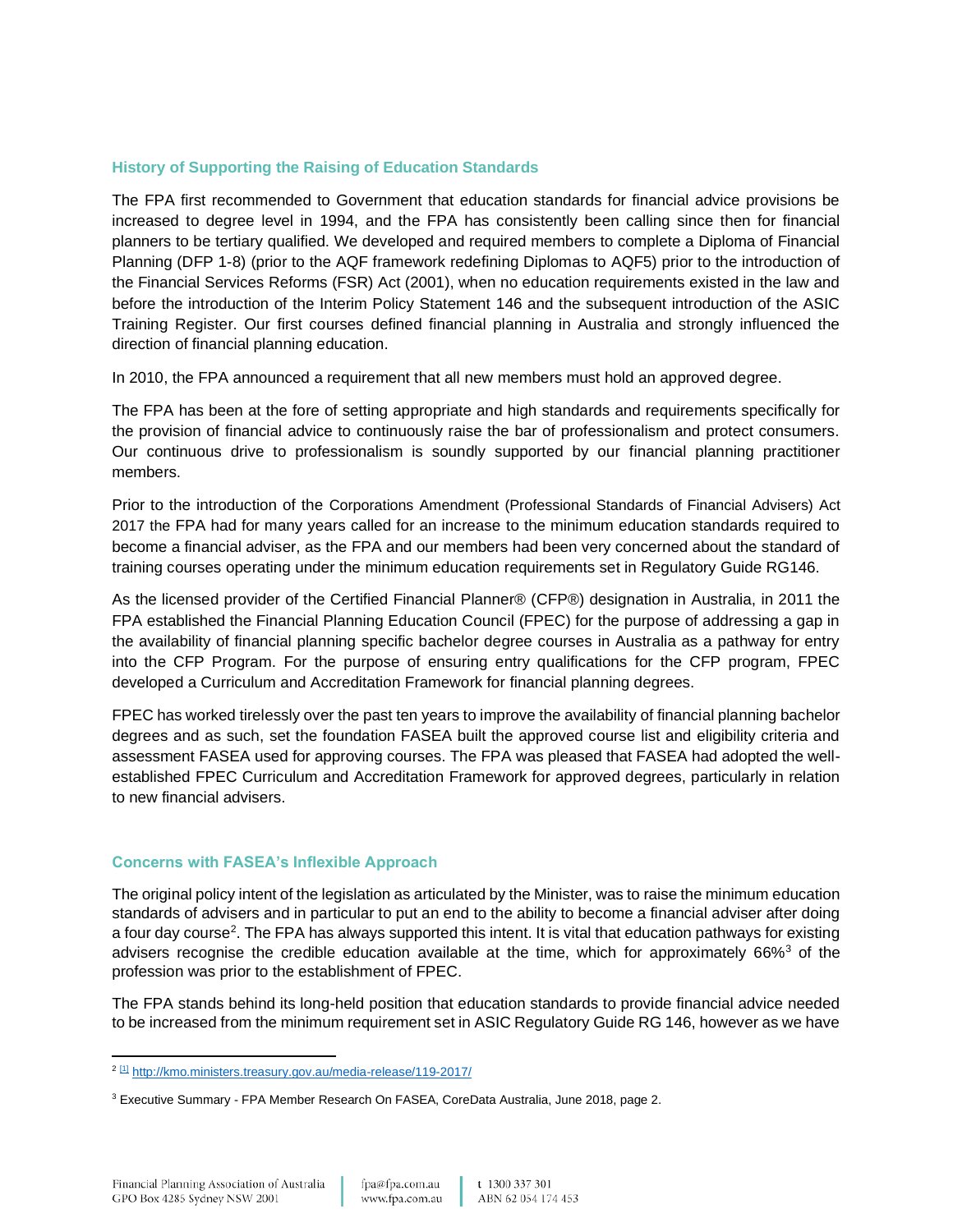set out in prior submissions on the education standards set by FASEA, the implementation of the new requirements needed to be practical, workable, and take into account the impact on both the profession and the clients it serves.

From this perspective, we have been concerned over the last four years about the practicalities, complexity and cost (to Government, industry, and consumers) of implementing FASEA's education pathways for existing advisers, when in many cases there will be no benefit to consumers. This included education costs for advisers, but most importantly the availability and cost of advice for consumers. These were real and valid issues that have played out over the past four years to the detriment of the profession and the consumers it professionally supports.

To this point, the FPA undertook extensive member consultation in 2017 to assist us in developing our response to FASEA proposed education pathways for existing advisers. Our research showed that the FASEA proposed education pathways would likely result in a large number of departures from the profession resulting in an advice gap that would be to the detriment of consumers, which has been borne out in the significant reductions we have seen. A key responsibility in setting the new requirements should have been to ensure the preservation of the financial planning profession for both those who have long served within it, and for the clients they serve.

The FPA has for the past four years strongly encouraged FASEA to simplify its education pathways and recognise the availability of valid, quality, advice-specific education of existing advisers, and future courses for new advisers. Additionally, the FPA encouraged FASEA to consider that experience is a very important factor in the competence and skill of a financial adviser to provide professional services to their clients.

For this reason, the FPA broadly supports and recommends that the Government adopt a framework that considers the competence obtained through advice-specific education, the competence obtained through experience and a framework to fill the gap only where required to achieve the Governments intent. It was a disappointment to the profession and the FPA that FASEA failed to place a value on the experience obtained through on-the-job experience and quality professional development.

## **Turning to the latest proposal**

In saying this, the proposal made by the Minister<sup>4</sup> on 16 December 2021 risks the professionalism journey advice providers have been undertaking – not just over the most recent four years but stretching back to over 10 years. While experience is an important factor in competence to provide a professional service to a consumer, education is also universally identified as a key component of professional competence.

For this reason the FPA does not support the proposed 10 years of experience in the past 12 years pathway proposed, nor an "any relevant degree goes" outcome. We believe it is an insufficient foundation to meet the objectives of raising the minimum education requirements for professional financial advice providers and continuing to build consumer confidence in the profession.

As part of preparing a response to this consultation, the FPA again surveyed members to understand their views on the proposed modifications. Importantly, 83% of FPA members have already met (40%) or are on track to meet (43%) the existing education standards. A majority of members oppose the proposal made by Treasury in this consultation, but broadly our membership supports an education framework which includes more recognition of prior learning and experience, which we believe FASEA failed to take into consideration sufficiently as part of their legislated framework.

<sup>4</sup> Morrison Government to make quality financial advice more affordable [https://ministers.treasury.gov.au/ministers/jane-hume-](https://ministers.treasury.gov.au/ministers/jane-hume-2020/media-releases/morrison-government-make-quality-financial-advice-more)[2020/media-releases/morrison-government-make-quality-financial-advice-more](https://ministers.treasury.gov.au/ministers/jane-hume-2020/media-releases/morrison-government-make-quality-financial-advice-more)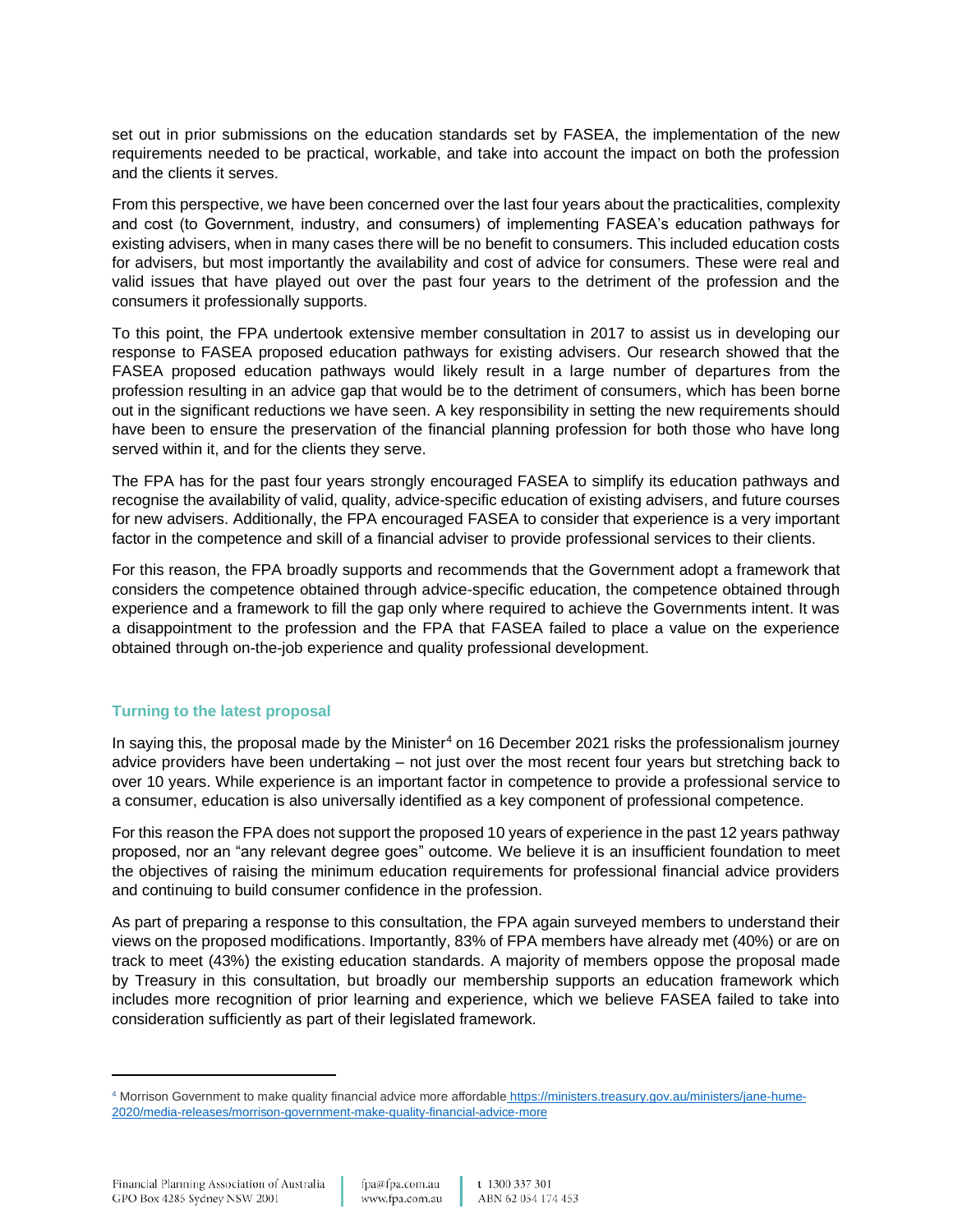#### **FPA Recommendations**

Based on this, we firstly propose the consideration of amendments to the education standards of financial planners be considered as part of the Quality of Advice review. While the FPA shares the Government's goal of making financial advice more affordable and accessible to Australian consumers, simply providing an experience pathway is not going to achieve a reduction in the cost to produce advice as it does not address the regulatory inefficiencies created by decades of adding regulatory duplication in the form of 8 regulators and overlapping regulatory obligations with different little benefit for the end consumer. As identified in our survey from 2017 and as has been borne out, financial planners want to be recognised for the competence, education and experience they already possess as professionals, not work in a profession where some practitioners are given a free pathway indefinitely. The proposed pathway won't bring those who have exited back, and as noted in our current survey, this won't stop those who plan to retire over the next few years from retiring.

Consideration of the impact of the education standards – successful or otherwise - must be assessed in the context of the broader regulatory environment financial planners operate in, not as an adhoc decision. As we consider what the components of quality advice should be, we believe it makes eminent sense to also consider the qualifications and competencies required by those who will be providing that advice. For this reason, the FPA recommends that the consideration of amendments to the education standards for financial planners be considered by the Quality of Advice Review.

**FPA Recommendation 1. The education standards should be reviewed as part of the quality of advice Review shortly to be undertaken by Treasury.** 

## **Experience Pathway Proposal**

The FPA does acknowledge that by following Recommendation 1 above, this leaves the profession facing uncertainty about future change for a further 12 months. However, a high proportion of current financial planners have already made commitments to further study based on the current standards. If certainty could be offered to these planners that their existing studies would meet any new requirements, we believe this objection could be overcome.

If despite our concerns the Government chooses to make amendments to the education standards at this time, simply basing an exemption on 10 years of experience over the past 12 years doesn't consider the quality or amount of experience obtained over this period.

As noted above, from our survey in relation to these proposals, the FPA and our members do not support the proposed 10 years of experience in the past 12 years exemption to the education framework proposed by this consultation. As noted, 83% of FPA members, irrespective of age or experience have already met or are undertaking the study required to meet the existing education standards which the Government set through FASEA – at considerable cost to themselves in time, money and opportunity cost in their practices. These members have let us know in no uncertain terms that they feel the proposal undermines the commitment they have made to professionalisation to win the trust of consumers, Government, regulators and the media and support their colleagues and the sector more broadly.

As noted in the Ministers announcement in relation to this proposal, the intention is to make advice more accessible and affordable to Australian consumers. Simply providing an exemption at this point, given the 37% drop in authorised financial planners to date and post the exam compliance cut off, will fail to attract exited financial advisers back, nor will it remove the regulatory burden, duplication and inefficiencies which have led to the significant increase in the cost to provide advice and therefore the affordability of advice for Australians. In fact our members are concerned the proposal will actually worsen adviser numbers over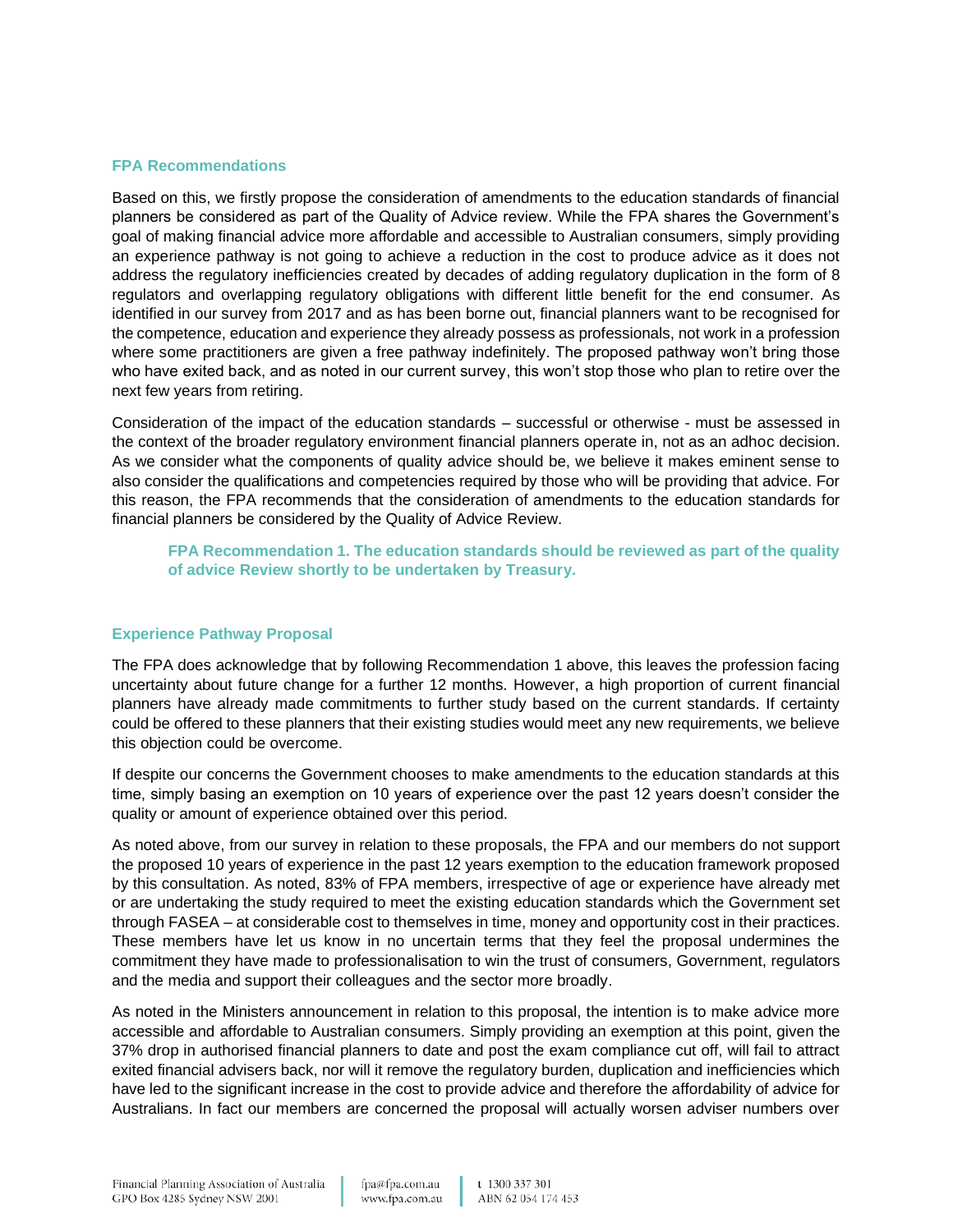time, by making the profession less attractive to new entrants. If a tertiary qualification is perceived to be no longer a requirement to practice, and there is no date by which it will be, we can no longer tell young students they will be joining a trusted and respected true profession.

Specifically, when the practicalities of the 10 years of experience in the past 12 years is considered (noting the experience of financial planners in dealing with the TPB's experience measures) members have raised the following concerns:

- Competency to provide professional advice is not purely based on duration of experience.
- Discrimination against professional advice providers who have had periods of leave due to maternity or paternity leave; illness; caring for family members; or periods of time overseas.
- Discrimination against part time workers, for example a planner working 4 days a week will only have completed the equivalent of 9.6 years of experience in the past 12 years.
- 10 years of experience could be achieved by a variety of age demographics which fall outside the intent or reasonableness of the proposal, for example it is foreseeable that a 30 year old who commenced providing advice after completion of the 4 unit RG146 diploma may have 10 years of experience but practice for another 30 years without being required to undertake additional tertiary education, while a 55 year old career switched with 9 years' experience is still required to complete a Graduate Diploma.
- Discrimination against advisers who have inconsistently provided advice over the timeframe. For example, while a financial adviser may have been authorised to provide advice for 10 years in the past 12 years, they may have only sporadically or occasionally provided advice if they had another profession they undertook (for example accounting).
- Given the FSCP has only just been established, there may be examples of financial advisers who have serious compliance concerns, other conduct issues, breach reports under previous legislation and complaints against them which have not yet resulted in ASIC action. This may give rise to adverse publicity and scandals that would damage the profession and call into question the decision to relax education standards and ignores an adviser with an atrocious compliance record and other types of banning orders.

The FPA recommends that should the Government follow through on its intent to implement an experience pathway into the education standards, it should be based on 15 years' experience in the last 20 years to broadly align with when the legacy education standards ushered in under FSR commenced in 2001 and cater for those with non-standard work patterns. It should be limited to practitioners who are over the age of 55 and are more likely to exit the profession over the next decade, but have significant experience, positive client engagement and competence to provide advice. And it should have a 10-year sunset period after which they should exit advice provision if they have not undertaken the experience competency assessments (recommended below). This will provide the additional benefit that financial planning can work to attract more new entrants through the increased trust shown by consumers, Government, regulators and the media in the financial planning profession.

**FPA Recommendation 2 - The FPA recommends that the Government should not implement an experience exemption to the education framework. However, if the Government does proceed, it should be both increased to 15 years' experience in the last 20 years and include a 10-year sunset by which time the financial adviser is required to have ceased providing advice or met the education standards.**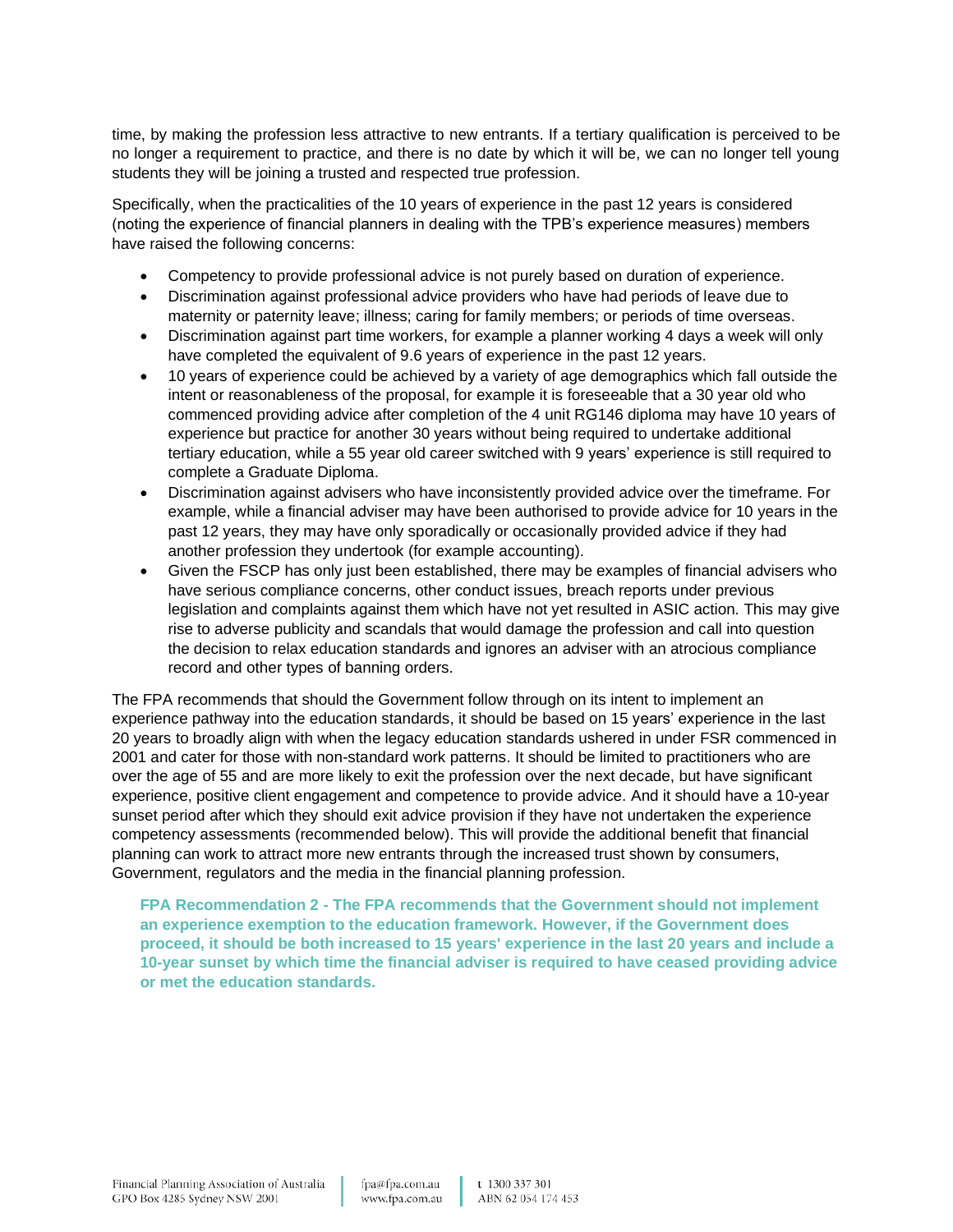### **FPA's Proposed Framework**

As noted in Recommendation 1, the FPA recommends the education standard is reviewed in the context of the Quality of Advice Review. However, should the Government decide to amend the education standards at this point, the FPA recommends enhancements to the education pathways FASEA developed, which are compliant with the provisions in the legislation, that also achieve the Government's stated original policy intent to improve the minimum entry standards for financial advisers (which were supported by the recommendations made in Royal Commission into Misconduct in the Banking, Superannuation and Financial Services Industry<sup>5</sup>) and that acknowledges past education and experience of existing advisers that is specific to the provision of financial advice as pointed to in the Ministers statement<sup>6</sup>.

In our view, the education standards should be designed on the basis of a fair, equitable and professional competence framework which doesn't undermine the professionalism journey of financial advice, the time, effort and money put into meeting the existing standards which have been and are being made by many in the profession (including 83% of FPA members).

Given the stated intent of the initial legislation, the recommendations of the Royal Commission supporting a professional education framework, and the Minister's recent statement introducing this consultation, the FPA has developed a framework designed to achieve the following:

- 1. Have a competence-based framework which includes core competencies which are shared by ALL advice providers:
	- a. which can be achieved through education; or
	- b. via demonstration of competency obtained through experience.
- 2. Have a competence-based framework for authorisation of specific license authorisations (I.e., specialisations) which are specific to each financial planner based on the advice they provide:
	- a. which can be achieved through education; or
	- b. via demonstration of competency obtained through experience.
- 3. The competency framework developed (or used) should be based on AQF7 or above so that the profession, government and regulators and consumers can have trust that financial planners are tertiary qualified and competent.

How this works in practice:

<sup>5</sup> "*I said in the Interim Report, and remain of the view, that prevention of poor advice begins with education and training. Those who know why steps are prescribed are more likely to follow them than those who know only that the relevant manual says, 'do it'.*

*I* believe that, as they come into effect, the new education requirements will improve the quality of advice that is given and improve *the way that financial advisers manage the conflicts of interests with which they are faced."* Commissioner Hayne, Final Report - Royal Commission into Misconduct in the Banking, Superannuation and Financial Services Industry.

<sup>6</sup> Morrison Government to make quality financial advice more affordable [https://ministers.treasury.gov.au/ministers/jane-hume-](https://ministers.treasury.gov.au/ministers/jane-hume-2020/media-releases/morrison-government-make-quality-financial-advice-more)[2020/media-releases/morrison-government-make-quality-financial-advice-more](https://ministers.treasury.gov.au/ministers/jane-hume-2020/media-releases/morrison-government-make-quality-financial-advice-more)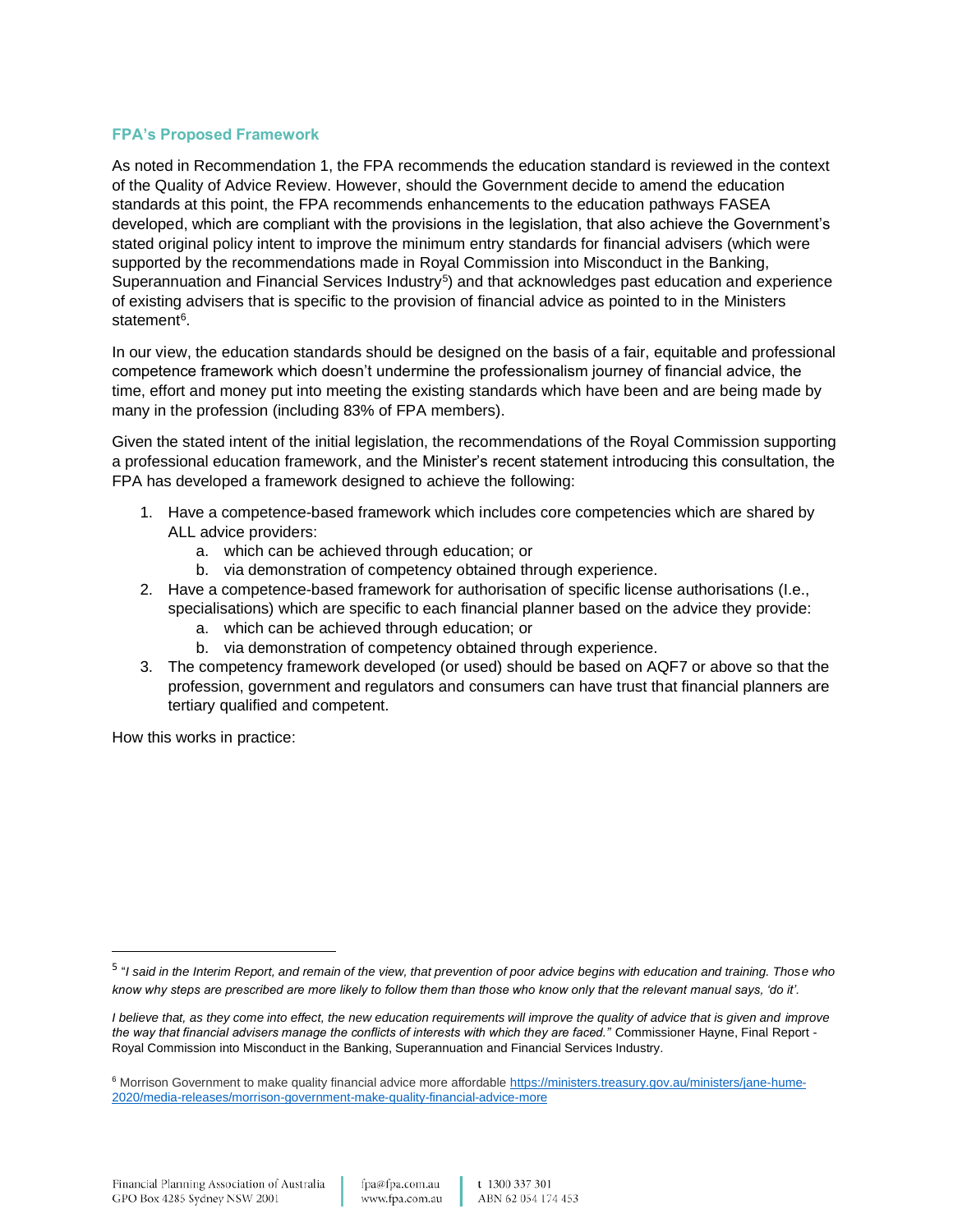

#### **Recommended FPA Education Framework**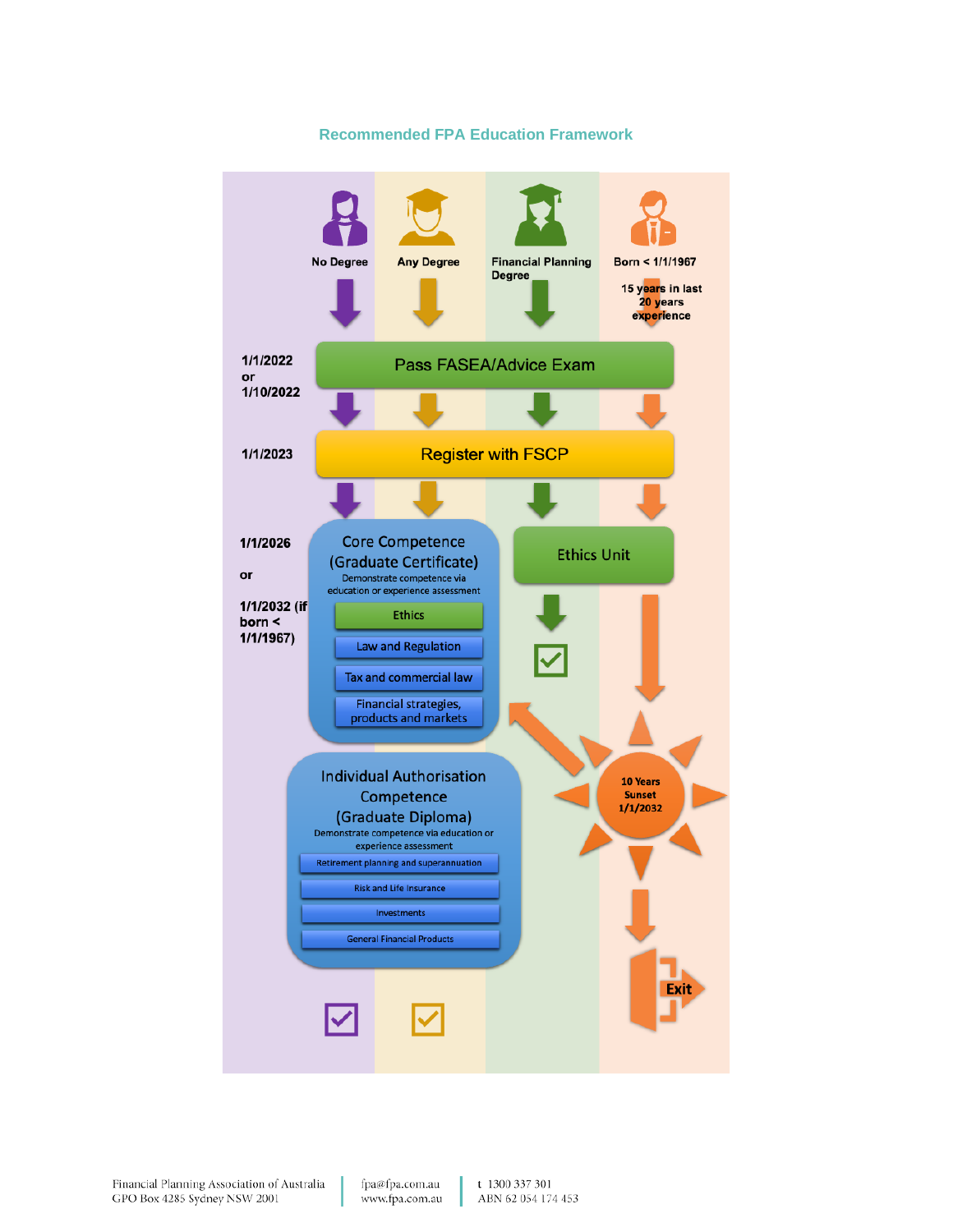## **Pathways**

The FPA proposes four pathways (assuming an experience pathway is adopted by Government). Under all four pathways, there is an assumption that the Exam has already been completed, registration with the FSCP will occur no later than 1 January 2023, and there will be no amendment of the current education time frame (except under the experience pathway sunset recommended by the FPA above).

The proposed pathways are therefore as follows:

- 1. No degree
	- a. For financial planners who have not completed a university degree at AQF 7 (Bachelor's degree); AQF 8 (Graduate Diploma or Masters); or AQF 9 (Doctoral Thesis).
- 2. Any degree
	- a. For financial planners who have completed a university degree at AQF 7 or higher which is not an approved (current) or specific (future degrees not included on an approved list) financial planning degree.
- 3. Financial Planning Degree
	- a. For financial planners who have completed a university degree at AQF 7 or higher which is an approved (current) or specific competence (future degrees not included on an approved list if it is not maintained by Treasury) financial planning degrees.
	- b. This pathway can be used for new entrants noting the opposite completion order and additional professional year obligations (i.e. education; professional year; exam; registration).
- 4. Experience Pathway
	- a. For those born before 1/1/1967 (i.e. 55 and over) who have 15 years of experience over the past 20 years.
	- b. The FPA recommends this pathway should sunset in 10 years after which the financial planner ceases to be authorised or has completed the education requirements via the core competence and individual authorisation competence frameworks below.

#### Core Competence

- 1. For the core areas, a competency framework covering 4 areas can be developed which covers:
	- a. an Ethics Unit (compulsory) [same as the current one, so if you've done it, nothing further to do]
	- b. a legal and regulatory unit
	- c. a tax and commercial law unit
	- d. a financial strategies, products and markets unit

For any of these units: experience and CPD can be used to demonstrate competence; or if the unit has been completed at AQF7+ as part of prior degrees, certifications or individual units of study (through universities, RTOs or approve professional associations); or the unit of education can be completed (through universities, RTOs or approve professional associations). To create an easy to understand education option, they can be built into bachelor's degrees (they already are in financial planning specific degrees) or can be built into a Graduate Certificate for career changers or can be undertaken as individual units for experienced planners who are in this transition phase.

Competence can be assessed by universities, RTOs, or approved professional associations using a variety of methods such as challenge pathways (which are already used by universities under the existing framework), knowledge assessments, interviews, portfolios of work, exams, assignments etc., ensuring the assessment is anchored on the core competencies required of the unit of study.

fpa@fpa.com.au www.fpa.com.au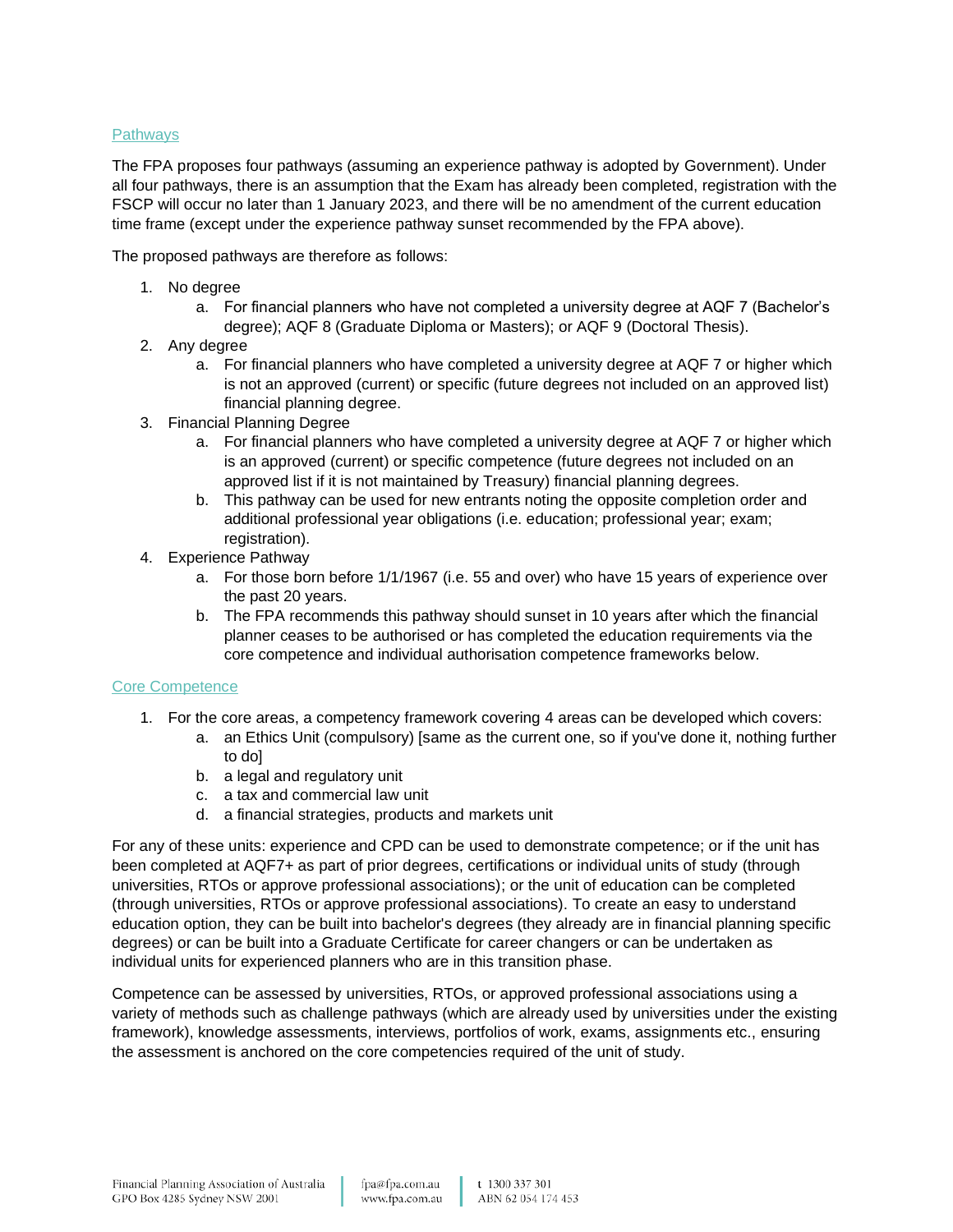#### Individual Authorisation Competence

- 2. As licensees must ensure a financial adviser is competent to provide the advice they are authorised to provide, specific competence in the following knowledge areas is already required. A financial adviser will need to demonstrate competence (through experience or education) in the following types areas at AQF7 (or higher):
	- a. Retirement Planning and Superannuation
	- b. Risk and Life Insurance
	- c. Investments (derivatives, foreign exchange contracts, bonds, stocks, debentures, MIS, Margin lending, carbon credits, MDAs)
	- d. General financial products (basic banking, general insurance)

For any of these units: experience and CPD can be used to demonstrate competence; or if the unit has been completed at AQF7+ as part of prior degrees, certifications or individual units of study (through universities, RTOs or approve professional associations); or the unit of education can be completed (through universities, RTOs or approve professional associations). To create an easy to understand education option, they can be built into bachelor's degrees (they already are in financial planning specific degrees) or can be built into a Graduate Certificate for career changers or can be undertaken as individual units for experienced planners who are in this transition phase.

Competence can be assessed by universities, RTOs, or approved professional associations using a variety of methods such as challenge pathways (which are already used by universities under the existing framework), knowledge assessments, interviews, portfolios of work, exams, assignments etc., ensuring the assessment is anchored on the core competencies required of the unit of study.

Given many financial planners have come from alternate education or degree pathways (accounting, finance, economics, business, commerce etc.) where they have completed units in previous degrees, these should not be duplicated or completed again.

There are a number of benefits to this framework for the profession, for government and for consumers:

- Education or experience (as demonstrated through competence) is assessed at AQF7+ therefore all financial planners can be considered tertiary level competent to provide advice.
- Where an adviser is already competent (through education or experience) no further study is required.
- Licensees have a simple method to assess whether they can authorise an adviser in specific license authorisations.
- Where a planner or licensee wants to add an area of advice, it is clear what education or competence a planner needs to demonstrate to be authorised in this new area.
- Education and competence pathways can still be assessed against a framework which can be developed by or in consultation with the profession.
- No list of approved courses is required to be kept or maintained by Government as universities, RTOs and professional associations have a set of formal competencies to build units of study and competency assessments against under their existing TESQUA and ASQUA authorisations.
- FASEA has already developed the competence framework for each unit listed above, universities, RTOs and professional associations already have units of study designed against these requirements.
- Consumers can have trust that the profession of financial planning is one based on education and competence irrespective of years of experience.
- It is easy to understand for financial advice providers.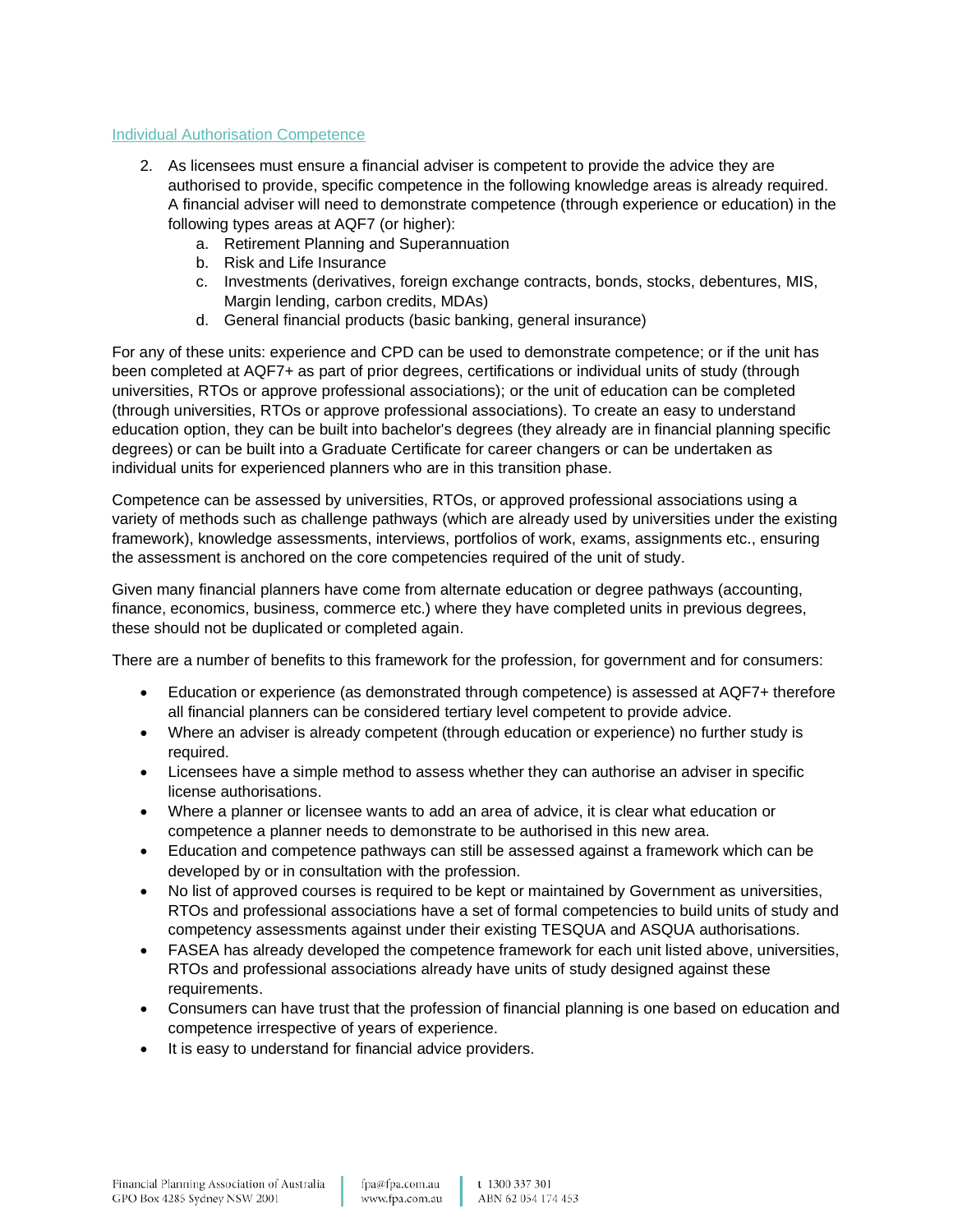**FPA Recommendation 3. The FPA Recommends the Government adopt a competency framework for the financial planning profession which recognises both education and experience to demonstrate competence at AQF7+ to replace the existing education framework. This will benefit existing financial advisers, irrespective of years of experience in providing pathways to demonstrate competence with flexibility of completing study or demonstrating competence.** 

### **Treasury Questions**

### **1. the impact of the proposal on industry and stakeholders, including the cost to business.**

As noted in our response, the FPA is concerned that the proposals will lead to significant additional costs and uncertainty to the industry, stakeholders and financial advice businesses. These will come from a number of areas as follows.

Through making significant changes to the education standards, including putting the onus on licensees to assess education compliance themselves without the FASEA lists available, will require a reassessment of all relevant providers to assess whether they meet a new education framework. This was both one of the benefits of the old ASIC Training Register when maintained by ASIC, but also a drawback when it ceased to be maintained in 2012 and there was no longer a method for ensuring a financial planner had met the education competencies required. It was not uncommon for experienced financial planners when changing licensees be told they no longer met the minimum education requirements and were required by a new licensee to undertake additional education. Licensees are therefore concerned that the proposed framework will not support them to make decisions on whether the appropriate education has been undertaken, particularly given the majority of licensees around Australia are now small businesses.

Licensees have already spent considerable time and cost in funding the education standards to date for the majority of their financial planners (as demonstrated by the high completion rate already seen amongst FPA members).

There is also clear evidence that higher education leads to improved compliance outcomes. Evidence from AFCA shows a significant decrease in consumer complaints (less than 1.8% of complaints, an over 50% decrease) and increase in complaints found in favour of the advice firm (nearly 2/3rds) as the education standards have continued to be implemented. ASIC has also provided evidence to Parliament that the kinds of compliance issues seen in financial advice have changed significantly over the past four years. The FPA has many years of evidence to show that highly educated FPA members (degree entry education standards, code of ethics compliance, high ongoing CPD) and in particular CFP members (higher education certification, code of ethics compliance, higher ongoing CPD) are significantly less likely to be banned by ASIC than you would expect in a population of their size<sup>7</sup>. There is therefore concern that an exemption based on experience rather than competence will lead to higher compliance and remediation costs for this cohort, which will impact financial advice businesses from the proposals made in this consultation.

|                                                     | ASIC financial<br>adviser bans | <b>FPA</b><br><b>Members</b> | Percentage FPA Members | <b>CFPs</b> | Percentage CFPs |
|-----------------------------------------------------|--------------------------------|------------------------------|------------------------|-------------|-----------------|
| <b>TOTAL</b><br>(From July 2009 to<br>January 2022) | 294                            | 29                           | 10%                    |             | 6%              |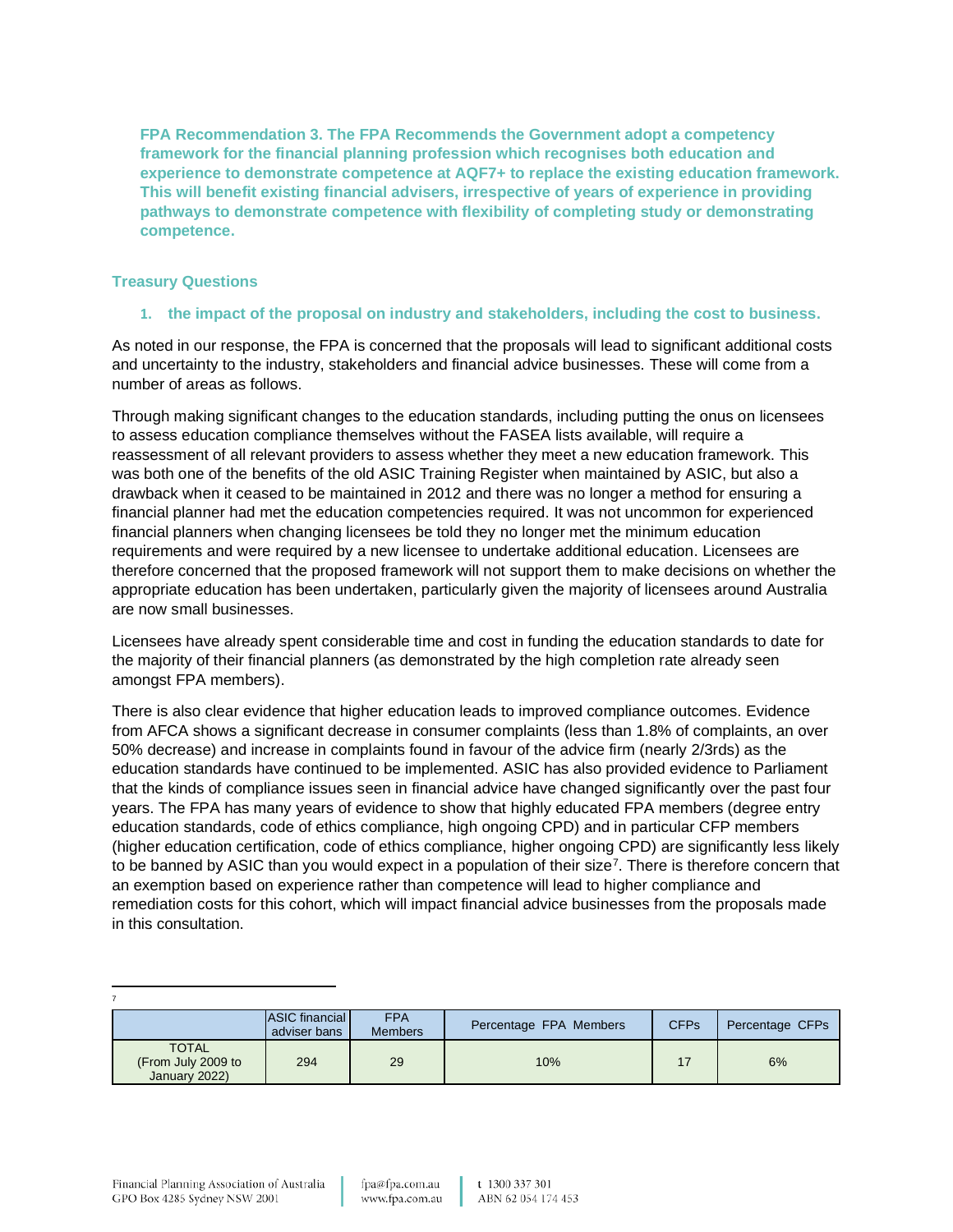**2. whether the proposal meets the policy objective of streamlining the education standard and whether the proposed approach appropriately recognises on-the-job experience while ensuring there is a base level of knowledge across the financial advice industry.**

As noted above, the FPA advocated to FASEA for more recognition of experience and education to be considered in the education standards and a disappointment that FASEA created a one size fits all education framework given the variety of pathways existing financial planners came to the profession and their areas of practice (from holistic, to specialised, to highly scoped). From this perspective, the FPA is very supportive of the policy objective of streamlining the education standards and recognising on-the-job experience through a demonstration of competence. On the other hand, we do not believe that an experience pathway by itself will ensure there is a base level of knowledge across the financial advice industry, and runs in contradiction to the recommendations of previous Parliamentary inquires into the financial advice industry, including the Inquiry into Financial Products and Services in Australia<sup>8</sup> which recommended an increase to education and ethical standards for the financial planning profession and the findings of the Royal Commission which noted "*The proposed changes to lift the professional, education and ethical standards of financial advisers represent a further important step towards making*  financial advice a profession"<sup>9</sup>.

There is an opportunity for the Minister to enhance the education standards to ensure it is flexible in implementation, focuses on the technical knowledge and skill competencies required to provide professional, compliant advice to Australian consumers, and ensure clients, government, regulators and the community have trust in the financial planning profession. Financial advice is provided in a variety of ways, scoped, holistic and specialist, and the education framework should ensure that each professional financial planner can demonstrate competence based on their authorisation.

**3. what would enable other education providers such as registered training organisations and professional associations to offer courses that meet the proposed education requirements at an AQF 7, 8 or 9 level; and**

Section 1546B(2) prior to its removal stated:

*To avoid doubt, an existing provider may meet the education and training standard in subsection 921B(2), or complete one or more courses in accordance with paragraph (1)(b) of this section, before this section commences.*

The Explanatory Memorandum stated:

*"… the designation that an adviser holds is not relevant. Instead, the body must consider the courses that the adviser completed to qualify for the designation"<sup>10</sup> .* 

*"… the mere fact that Anastasia holds the Excellent Advisers Designation is not in itself relevant. Instead, the body must consider the courses that Anastasia undertook to qualify for the designation."<sup>11</sup>*

'Qualify' is not defined in the Corporations or TEQSA Act. Therefore FASEA was entitled to refer to the common usage of the word or dictionary meaning, which is: "*to become officially recognised as a* 

8

[https://www.aph.gov.au/Parliamentary\\_Business/Committees/Joint/Corporations\\_and\\_Financial\\_Services/Completed\\_inquiries/200](https://www.aph.gov.au/Parliamentary_Business/Committees/Joint/Corporations_and_Financial_Services/Completed_inquiries/2008-10/fps/index) [8-10/fps/index](https://www.aph.gov.au/Parliamentary_Business/Committees/Joint/Corporations_and_Financial_Services/Completed_inquiries/2008-10/fps/index)

<sup>9</sup> Royal Commission into Misconduct in the Banking, Superannuation and Financial Services Industry p. 134

 $106.12$ 

<sup>&</sup>lt;sup>11</sup> Example 6.3: Appropriate bridging courses, page 76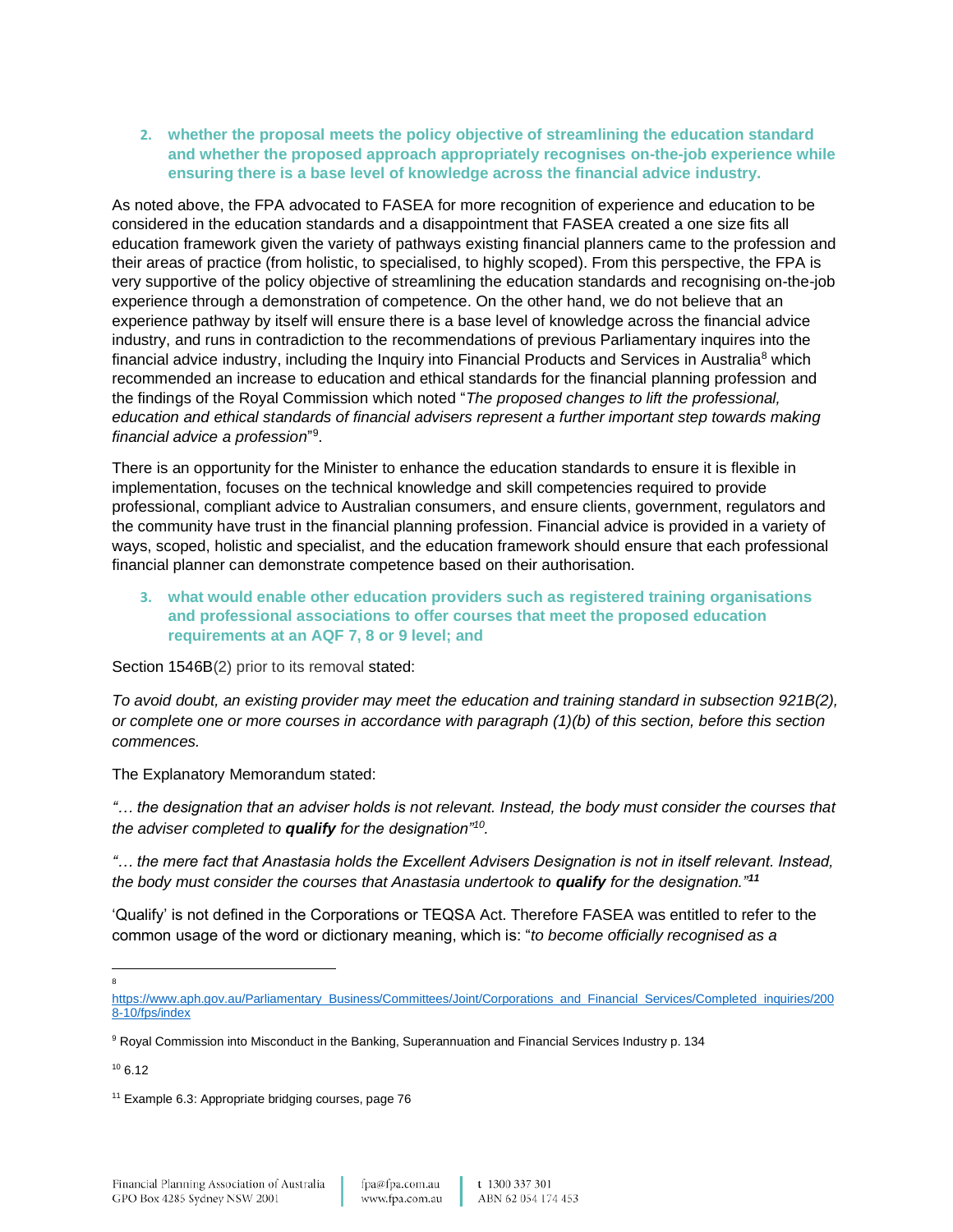*practitioner of a particular profession or activity, typically by undertaking a course and passing examinations*."<sup>12</sup>

Importantly, feedback from education providers also indicates that 'to qualify' means to have successfully completed the courses necessary to be issued with and hold a higher education award.

This sets the legal parameters that enables the Minister to allow the underlying units of study of professional designations, such as the five units required to be issued with a CFP designation, to be relevant and assessed for the purposes of meeting the education standards for "equivalent qualifications" either through assessment by Treasury or via the framework implemented going forward to enhance the education standards.

If it can be demonstrated that the units of study undertaken to attain a professional designation meet the intent of the legislation – that is to increase standards in the provision of financial advice - with learning outcomes specific to the provision of financial advice, that designation should be accepted and incorporated into the education pathways for existing advisers.

The 4 units of study undertaken to qualify for the Certified Financial Planner® (CFP) designation have been granted advanced standing from units of study by the following (for example, these are three of 19 current arrangements) TEQSA regulated higher education providers of FPEC accredited Graduate Diplomas, in line with the TEQSA RPL guidelines:

- Deakin University 4 unit maximum exemption (50% of the course subjects)
- Charles Sturt University 4 unit maximum exemption (50% of the course subjects)
- University of NSW –2 unit maximum exemption (UNSW have a policy of 33% maximum credits)

All of these 19 providers are TEQSA "regulated higher education providers" offering exemptions to their TEQSA "regulated higher education awards" at both an AQF 8 and 9 level for the CFP units. This clearly demonstrates that education providers assess and value the study undertaken to 'qualify' for the CFP designation as delivering learning outcomes equivalent to Graduate Diplomas and Masters courses regulated by TEQSA at AQF 8 and 9 levels. FASEA also recognised the CFP® program to the maximum level allowed within their RPL framework, again demonstrating the learning outcomes at AQF 8 and 9 levels.

It also shows that the CFP designation is "*an award of a similar kind, or represented as being of a similar kind, to any of the above awards".*

Therefore, the CFP designation can be considered a "higher education award" under s5(c) of the TEQSA Act, permitting the completion of study undertaken to qualify for CFP status, as per the Explanatory Memorandum, as a qualification for the purposes of "equivalent qualification".

Specifically, s921B(2)(a) and s921U(2)(a)(i) of the legislation clearly allows for the Minister to approve each qualification, however the law itself does not dictate any requirements as to the education provider:

*s921B(2)(a) the person has completed a bachelor or higher degree, or equivalent qualification, approved by the Minister under section 921U*

*s921U(2)(a)(i) The Minister must, by legislative instrument, approve bachelor or higher degrees, or equivalent qualifications, for the purposes of paragraph 921B(2)(a).*

<sup>12</sup> <https://en.oxforddictionaries.com/definition/qualify>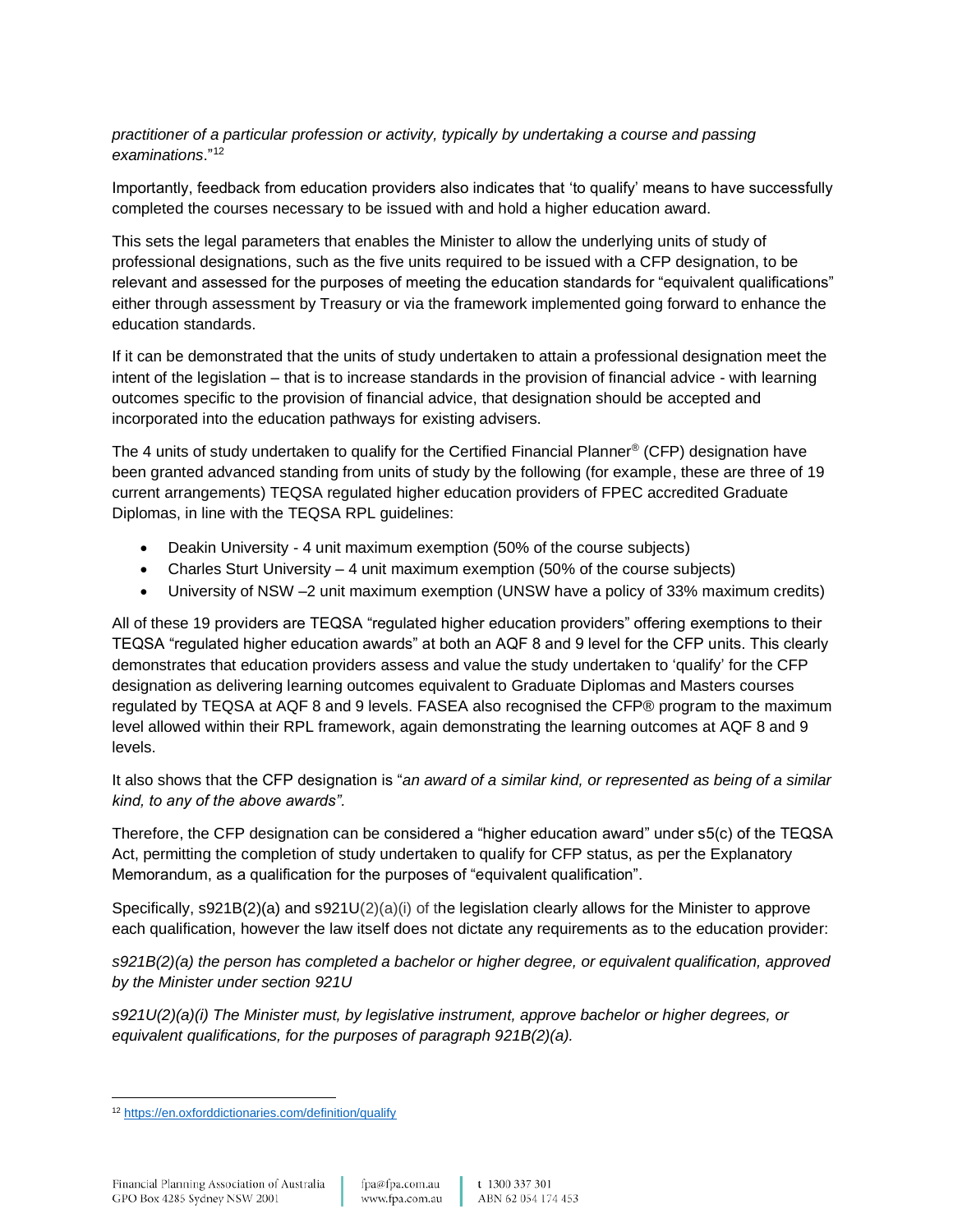The Explanatory Memorandum to the Bill states that:

"*the person must complete a bachelor or higher degree, or equivalent qualification, approved by the body (which may include an international course or a course that is not delivered by a university provider)"<sup>13</sup>* .

Some of the issues the Minister may need to consider include "*whether to approve some or all of the courses offered by providers other than universities*" 14 .

Importantly neither the legislation nor the Explanatory Memorandum specify that the education provider must be TEQSA regulated. Hence, FASEA was not obliged to limit its approval of qualifications and courses to TEQSA "regulated higher education providers" and TEQSA "regulated higher education awards". The standard in subsection 921B(2) is that a person has *completed a bachelor or higher degree, or equivalent qualification, approved by the Minister*…. – that is, approved by the Minister, not TEQSA approved.

This provides the legal parameters to develop appropriate criteria and to consider, assess, and approve courses offered by education providers who are not approved by TEQSA, particularly in relation to existing advisers.

This premise is further supported by the Minister who, in her second reading of the Bill to the Parliament, stated that:

*"Professional associations are likely to offer training and education services to their members, to assist them to prepare and to meet the new standards"<sup>15</sup> .*

The CFP Program is offered and issued by the FPA. While the FPA is not a university provider or a TEQSA regulated higher education provider, the FPA is specifically licensed to deliver the CFP Program in Australia by the global Financial Planning Standards Board (FPSB). *FPSB Financial Planning Curriculum Framework for the CFP Program<sup>16</sup>* specifies the detailed knowledge categories, learning level descriptors and outcomes, and curriculum components the CFP Program must deliver.

Importantly, the entity licensed to issue the CFP Program must also meet the FPSB's standards for excellence in education, examination, experience and ethics. As such the FPA must report against and show its ability to deliver, administer and enforce adherence to the FPSB requirements:

- 1. Education candidate must complete courses in territory-specific topics in the body of knowledge for financial planning, at the upper division undergraduate or master's degree level (or its equivalent). CFP professionals must maintain high levels of ongoing continued professional development (CPD), including a minimum level of ethics related CPD.
- 2. Examination assesses the ability of a candidate for CFP certification to apply his or her knowledge, skills and abilities to real-life financial planning situations. A candidate for certification

<sup>13</sup> [http://parlinfo.aph.gov.au/parlInfo/search/display/display.w3p;query=Id%3A%22chamber%2Fhansardr%2F9b169b3b-768b-49e5](http://parlinfo.aph.gov.au/parlInfo/search/display/display.w3p;query=Id%3A%22chamber%2Fhansardr%2F9b169b3b-768b-49e5-aabb-ed05f3ce0ebb%2F0005%22) [aabb-ed05f3ce0ebb%2F0005%22](http://parlinfo.aph.gov.au/parlInfo/search/display/display.w3p;query=Id%3A%22chamber%2Fhansardr%2F9b169b3b-768b-49e5-aabb-ed05f3ce0ebb%2F0005%22)

<sup>14</sup> [http://parlinfo.aph.gov.au/parlInfo/search/display/display.w3p;query=Id%3A%22chamber%2Fhansardr%2F9b169b3b-768b-49e5](http://parlinfo.aph.gov.au/parlInfo/search/display/display.w3p;query=Id%3A%22chamber%2Fhansardr%2F9b169b3b-768b-49e5-aabb-ed05f3ce0ebb%2F0005%22) [aabb-ed05f3ce0ebb%2F0005%22](http://parlinfo.aph.gov.au/parlInfo/search/display/display.w3p;query=Id%3A%22chamber%2Fhansardr%2F9b169b3b-768b-49e5-aabb-ed05f3ce0ebb%2F0005%22)

<sup>15</sup> [http://parlinfo.aph.gov.au/parlInfo/search/display/display.w3p;query=Id%3A%22chamber%2Fhansardr%2F9b169b3b-768b-49e5](http://parlinfo.aph.gov.au/parlInfo/search/display/display.w3p;query=Id%3A%22chamber%2Fhansardr%2F9b169b3b-768b-49e5-aabb-ed05f3ce0ebb%2F0005%22) [aabb-ed05f3ce0ebb%2F0005%22](http://parlinfo.aph.gov.au/parlInfo/search/display/display.w3p;query=Id%3A%22chamber%2Fhansardr%2F9b169b3b-768b-49e5-aabb-ed05f3ce0ebb%2F0005%22)

<sup>16</sup> <https://www.fpsb.org/cfp-certification/cfp-certification-requirements/>